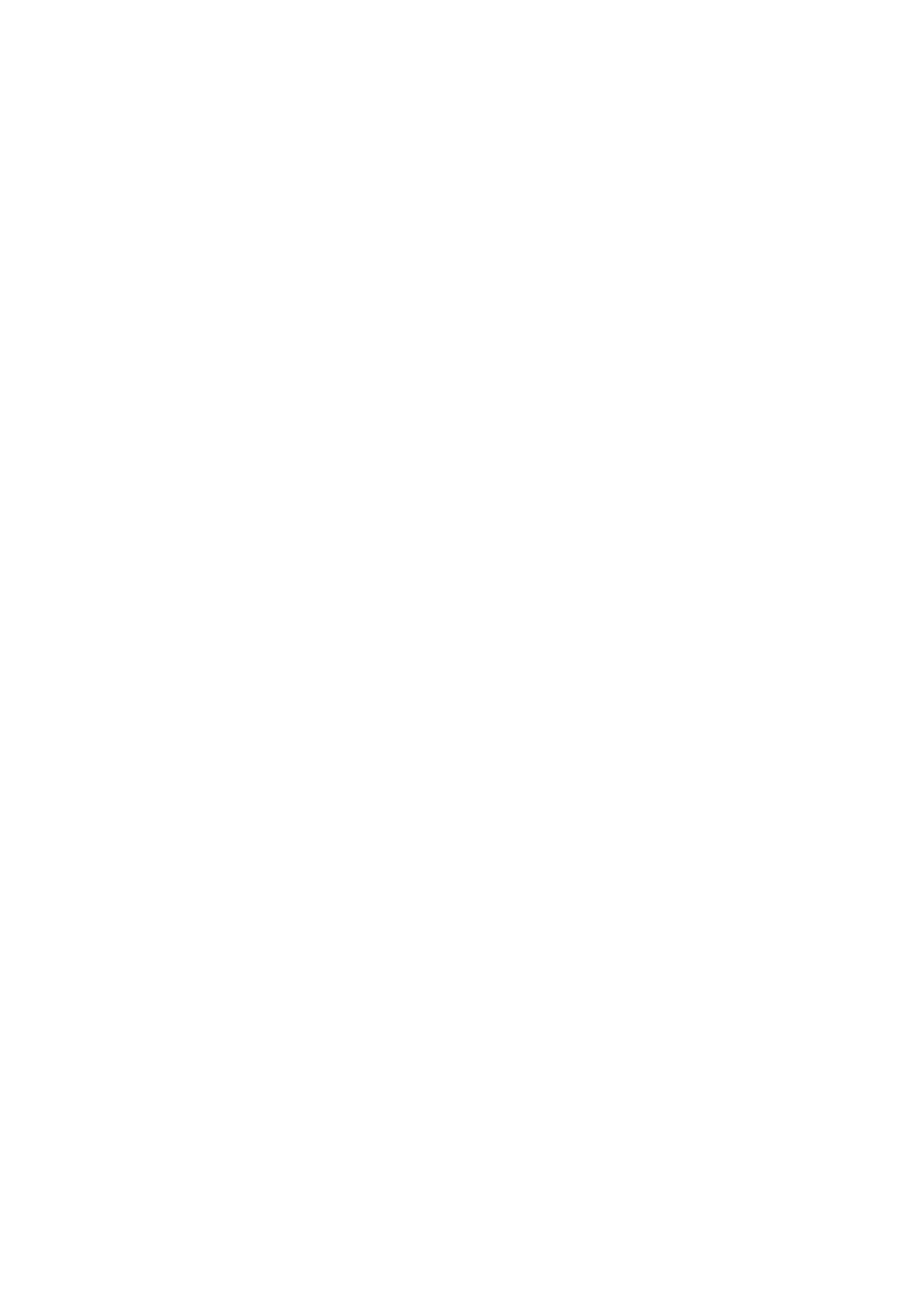## **Contents**

|--|--|--|

If you require this document in an alternative format, such as large print, please email [is.skills@ed.ac.uk.](mailto:is.skills@ed.ac.uk)

Copyright © IS 2014

Permission is granted to any individual or institution to use, copy or redistribute this document whole or in part, so long as it is not sold for profit and provided that the above copyright notice and this permission notice appear in all copies.

Where any part of this document is included in another document, due acknowledgement is required.